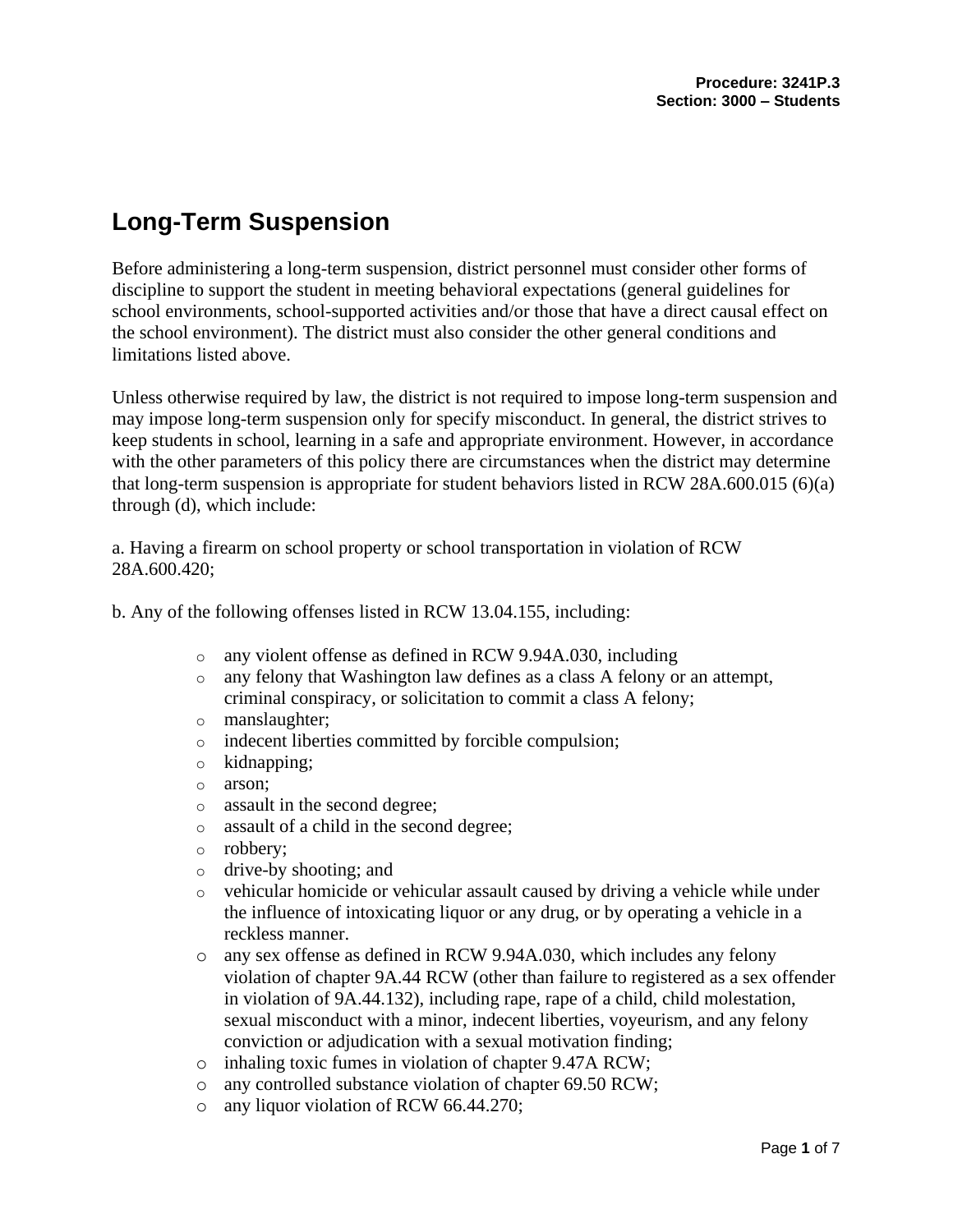- o any weapons violation of chapter 9.41 RCW, including having a dangerous weapon at school in violation of RCW 9.41.280;
- o any violation of chapter 9A.36 RCW, including assault, malicious harassment, drive-by shooting, reckless endangerment, promoting a suicide attempt, coercion, assault of a child, custodial assault, and failing to summon assistance for an injured victim of a crime in need of assistance;
- o any violation of chapter 9A.40 RCW, including kidnapping, unlawful imprisonment, custodial interference, luring, and human trafficking;
- o any violation of chapter 9A.46 RCW, including harassment, stalking, and criminal gang intimidation; and
- o any violation of chapter 9A.48 RCW, including arson, reckless burning, malicious mischief, and criminal street gang tagging and graffiti.
- c. Two or more violations of the following within a three-year period, including:
	- o criminal gang intimidation in violation of RCW 9A.46.120:
	- o gang activity on school grounds in violation of RCW 28A.600.455;
	- o willfully disobeying school administrative personnel in violation of RCW 28A.635.020; and
	- $\circ$  defacing or injuring school property in violation of RCW 28A.635.060; and
- d. Any student behavior that adversely affects the health or safety of other students or educational staff.

In addition to a behavior specified in RCW 28A.600.015, before imposing long-term suspension, district personnel must also determine that if the student returned to school before completing a long-term suspension the student would pose an imminent danger to students, school personnel, or pose an imminent threat of material and substantial disruption to the educational process.

#### **Initial hearing**

Before administering any long-term suspension, the district will attempt to notify the student's parent/guardian as soon as reasonably possible regarding the behavioral violation. Additionally, the principal or designee must conduct an informal initial hearing with the student to hear the student's perspective. The principal or designee must make a reasonable attempt to contact the student's parent/guardian and provide an opportunity for the parent/guardian to participate in the initial hearing in person or by telephone. The district must hold the initial hearing in a language the student and parent/guardian understand. At the initial hearing, the principal or designee will provide the student:

- Notice of the student's violation of this policy;
- An explanation of the evidence regarding the behavioral violation;
- An explanation of the discipline that may be administered; and
- An opportunity for the student to share their perspective and provide explanation regarding the behavioral violation.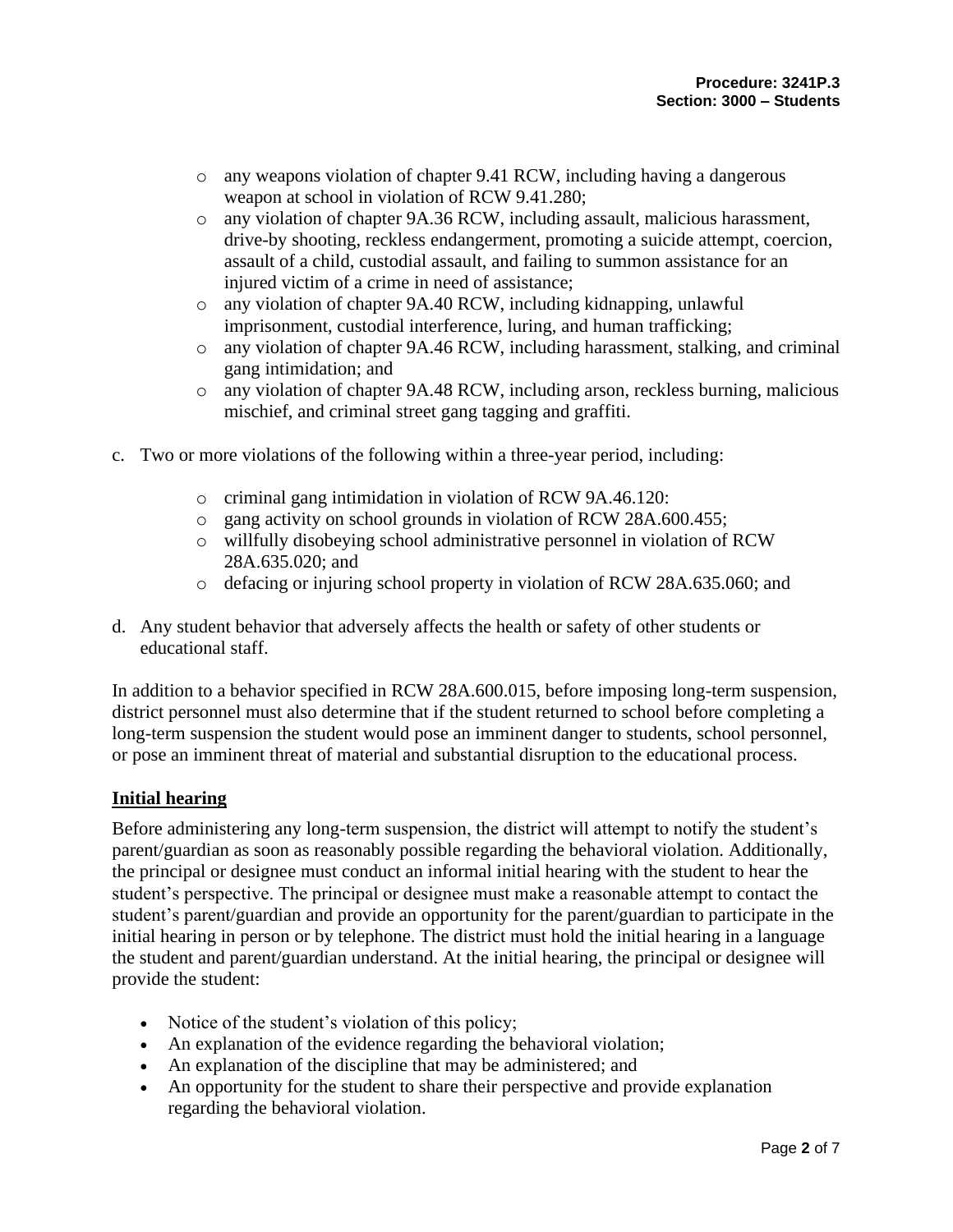Following the initial hearing, the principal or designee must inform the student of the disciplinary decision regarding the behavioral violation, including the date when the long-term suspension will begin and end.

### **Notice**

No later than one (1) school business day following the initial hearing with the student, the district will provide written notice of the suspension to the student and parent/guardian in person, by mail, or by email. If the parent/guardian cannot read any language, the district will provide language assistance. The written notice must include:

- a. A description of the student's behavior and how the behavior violated this policy;
- b. The duration and conditions of the long-term suspension, including the dates on which the long-term suspension will begin and end;
- c. The other forms of discipline that the district considered or attempted, and an explanation of the district's decision to administer the long-term suspension;
- d. The opportunity to receive educational services during the long-term suspension;
- e. The right of the student and parent/guardian to an informal conference with the principal or designee;
- f. The right of the student and parent/guardian to appeal the long-term suspension; and
- g. For any long-term suspension, the opportunity for the student and parent/guardian to participate in a reengagement meeting.

Other than for the firearm exception under WAC 392-400-820, the district will not impose a long-term suspension for any student in kindergarten through fourth grade.

When a long-term suspension is issued, the district will consider whether the student is currently eligible or might be deemed eligible for special education services. If so, the principal will notify relevant special education staff of the suspension so that the district can ensure it follows its special education discipline procedures as well as its general education discipline procedures.

A long-term suspension may not exceed the length of an academic term. The district may not administer a long-term suspension beyond the school year in which the behavioral violation occurred.

# **Optional Conference with Principal**

If a student and/or the parent/guardian disagrees with the district's decision to long-term suspend the student, the student and/or parent/guardian may request an informal conference with the principal or designee to resolve the disagreement. The student and/or parent/guardian may request an informal conference orally or in writing.

The principal or designee must hold the conference within three (3) school business days after receiving the request, unless otherwise agreed to by the student and/or parent/guardian.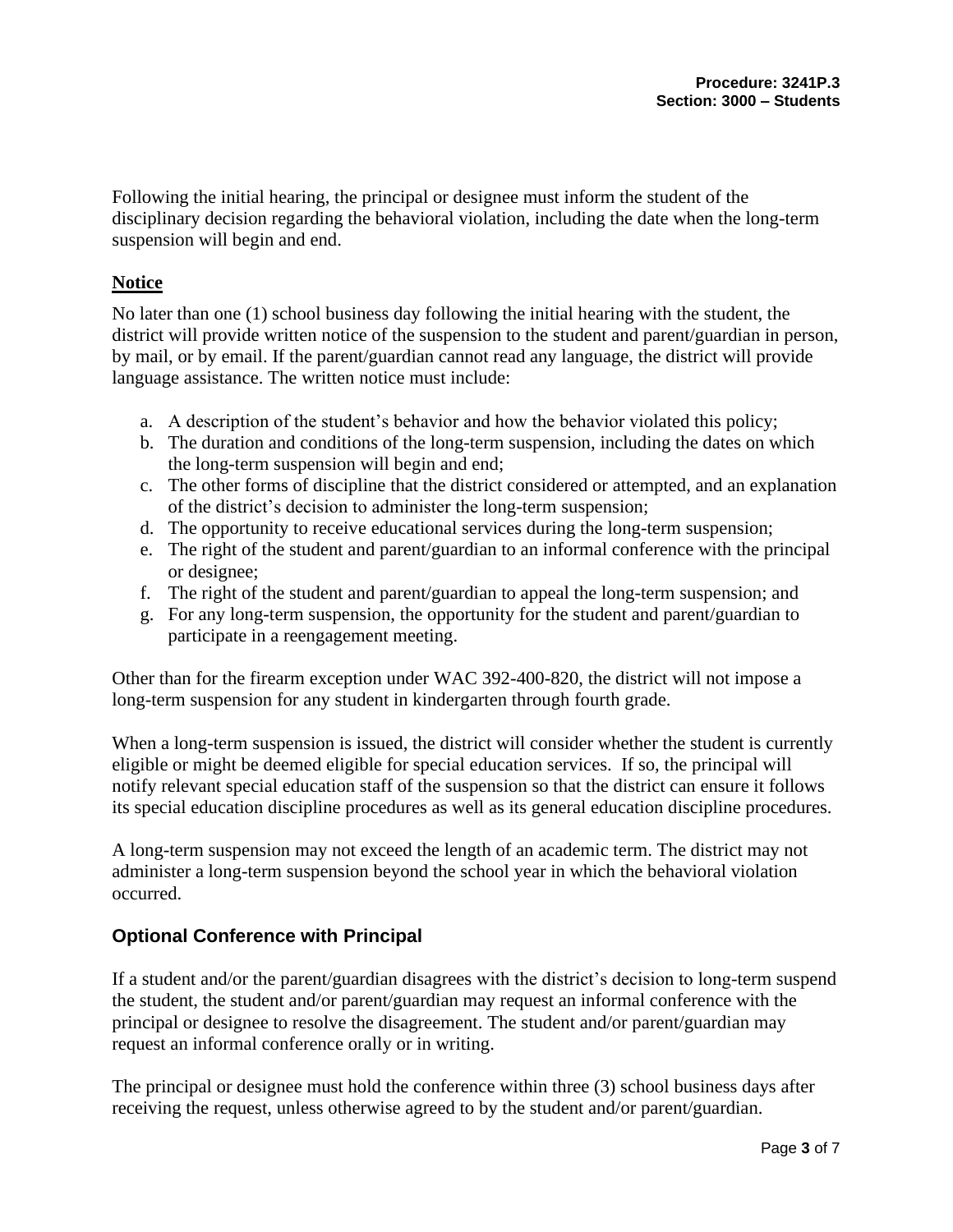During the informal conference, the student and/or parent/guardian will have the opportunity to share the student's perspective and explanation regarding the events that led to the behavioral violation. The student and/or parent/guardian will also have the opportunity to confer with the principal or designee and school personnel involved in the incident that led to the long-term suspension. Further, the student and/or parent/guardian will have the opportunity to discuss other forms of discipline that the district could administer.

An informal conference will not limit the right of the student and/or parent/guardian to appeal the long-term suspension, participate in a reengagement meeting, or petition for readmission.

# **Appeals**

#### **Requesting an Appeal**

The appeal provisions for in-school suspension differ from those for long-term suspension. The appeal provisions for long-term suspension or expulsion and emergency expulsion have similarities yet the timelines differ.

A student and/or the parent/guardian may appeal a long-term suspension to the Superintendent or designee orally or in writing. For a long-term suspension, the request to appeal must be within five (5) school business days from when the district provided the student and/or parent/guardian with written notice.

When an appeal for long-term suspension is pending, the district may continue to administer the long-term suspension during the appeal process, subject to the following requirements:

- The long-term suspension is for no more than ten (10) consecutive school days from the initial hearing or until the appeal is decided, whichever is earlier;
- The district will apply any days of the long-term suspension occurring before the appeal is decided to the term of the student's long-term suspension and may not extend the term of the student's long-term suspension; and
- If the student returns to school before the appeal is decided, the district will provide the student an opportunity to make up assignments and tests missed during the long-term suspension upon the student's return.

#### **Long-term suspension appeal**

For a long-term suspension, the Superintendent or designee will provide the student and parent(s)/guardian(s) written notice in person, by mail, or by email, within one (1) school business day after receiving the appeal request, unless the parties agree to a different timeline. Written notice will include:

- The time, date, and location of the appeal hearing;
- The name(s) of the official(s) presiding over the appeal;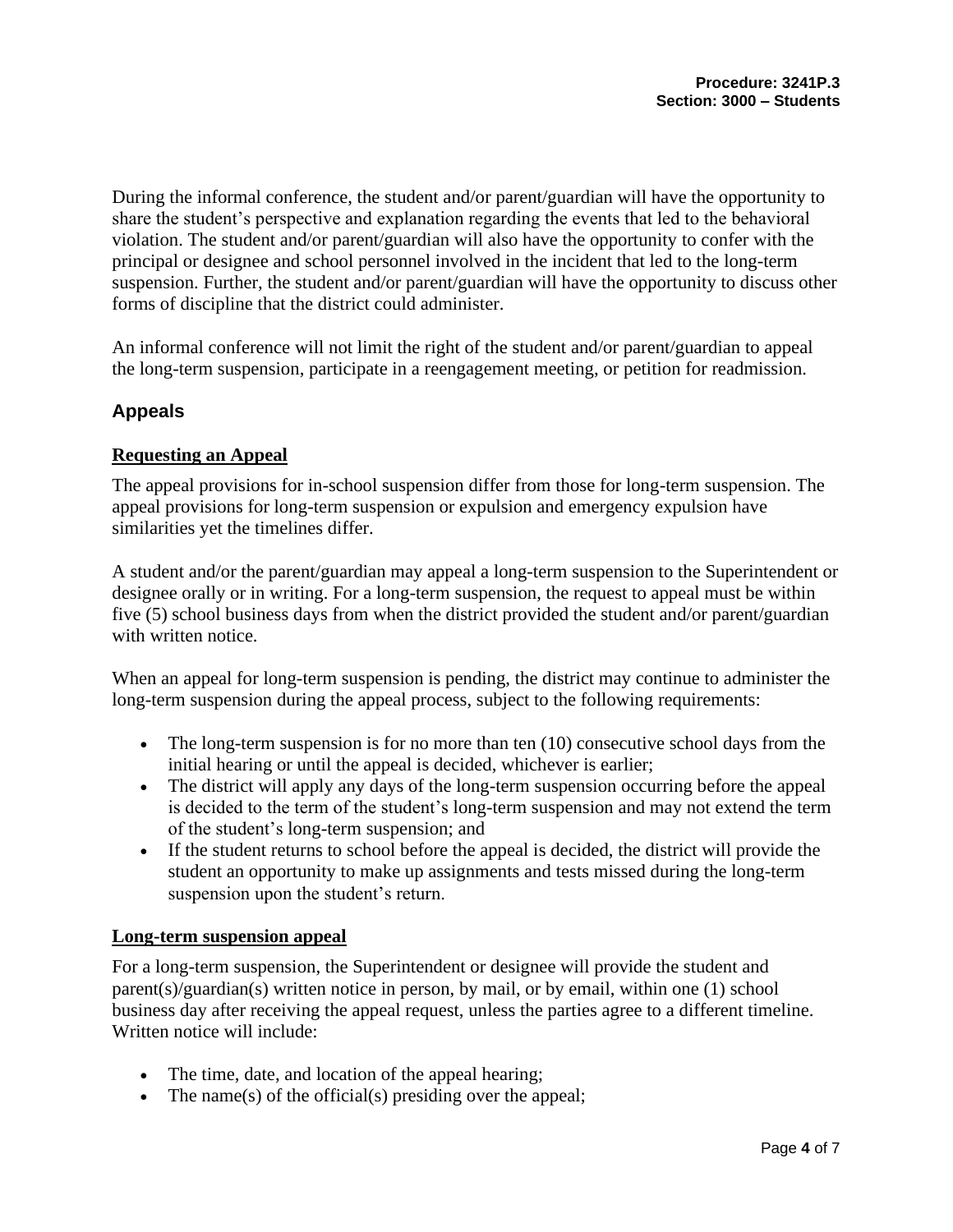- The right of the student and parent/guardian to inspect the student's education records;
- The right of the student and parent/guardian to inspect any documentary or physical evidence and a list of any witnesses that will be introduced at the hearing;
- The rights of the student and parent/guardian to be represented by legal counsel; question witnesses; share the student's perspective and explanation; and introduce relevant documentary, physical, or testimonial evidence; and
- Whether the district will offer a reengagement meeting before the appeal hearing.

For long-term suspension, the student, parent/guardian and district may agree to hold a reengagement meeting and develop a reengagement plan before the appeal hearing. The student, parent/guardian, and district may mutually agree to postpone the appeal hearing while participating in the reengagement process.

#### **Hearings**

A hearing to appeal a long-term suspension is a quasi-judicial process exempt from the Open Public Meetings Act (OPMA). To protect the privacy of student(s) and others involved, the district will hold hearing without public notice and without public access unless the student(s) and/or the parent(s) or their counsel requests an open hearing. Regardless of whether the hearing is open or closed, the district will make reasonable efforts to comply with the Family Educational Rights and Privacy Act (FERPA) concerning confidentiality of student education records.

When students are charged with violating the same rule and have acted in concert and the facts are essentially the same for all students, a single hearing may be conducted for them if the hearing officer believes that the following conditions exist:

- A single hearing will not likely result in confusion; and
- No student will have their interest substantially prejudiced by a group hearing.

If the official presiding over the hearing finds that a student's interests will be substantially prejudiced by a group hearing, the presiding official may order a separate hearing for that student. The student and/or parent/guardian have the right to petition for an individual hearing.

For long-term suspension, the district will hold an appeal hearing within three (3) school business days after the Superintendent or designee received the appeal request, unless otherwise agreed to by the student and parent/guardian.

The school board has designated a discipline appeal council (DAC) to hear and decide any appeals in this policy and procedure or to review and reconsider a district's appeal decisions. All members of a DAC must be knowledgeable about the rules in Chapter 392-400 WAC and this policy and procedure. The school board may also designate the Superintendent or a hearing officer to hear and decide appeals. The presiding official(s) may not have been involved in the student's behavioral violation or the decision to suspend or expel the student.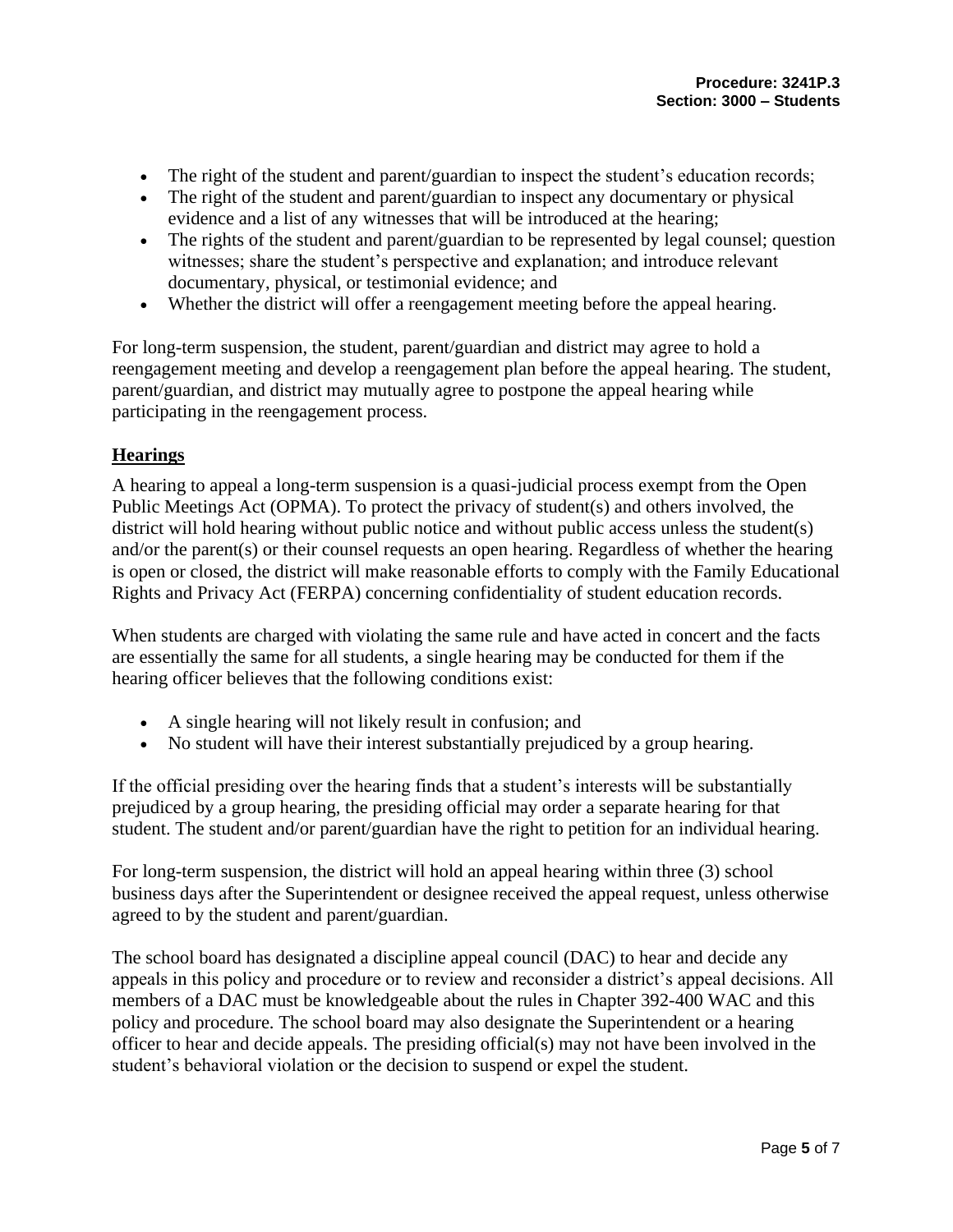Upon request, the student and parent/guardian or their legal representative may inspect any documentary or physical evidence and list of any witnesses that the district will introduce at the appeal hearing. The district must make the information available as soon as reasonably possible, but no later than the end of the school business day before the appeal hearing. The district may also request to inspect any documentary or physical evidence and list of any witnesses that the student and parent/guardian intend to introduce at the appeal hearing. The student and parent/guardian must make this information available as soon as reasonably possible, but no later than the end of the school business day before the appeal hearing.

Upon request, the student and parent/guardian may review the student's education records. The district will make the records available as soon as reasonably possible, but no later than the end of the school business day before the appeal hearing.

If a witness for the district cannot or does not appear at the appeal hearing, the presiding official(s) may excuse the witness' nonappearance if the district establishes that:

- The district made a reasonable effort to produce the witness; and
- The witness' failure to appear is excused by fear of reprisal or another compelling reason.

The district will record the appeal hearing by manual, electronic, or other type of recording device and upon request of the student and/or parent/guardian provide them a copy of the recording.

For long-term suspension, the presiding official(s) must base the decision solely on the evidence presented at the hearing. The presiding official(s) will provide a written decision to the student and parent(s) in person, by mail, or by email within three (3) school business days after the appeal hearing. The written decision must include:

- The findings of fact;
- A determination whether (i) the student's behavior violated this policy; (ii) the behavioral violation reasonably warrants the long-term suspension and the length of the long-term suspension; and (iii) the long-term suspension is affirmed, reversed, or modified;
- The duration and conditions of long-term suspension, including the beginning and ending dates;
- Notice of the right of the student and parent/guardian to request a review and reconsideration of the appeal decision. The notice will include where and to whom to make such a request; and
- Notice of the opportunity for a reengagement meeting and contact information for the person who will schedule it.